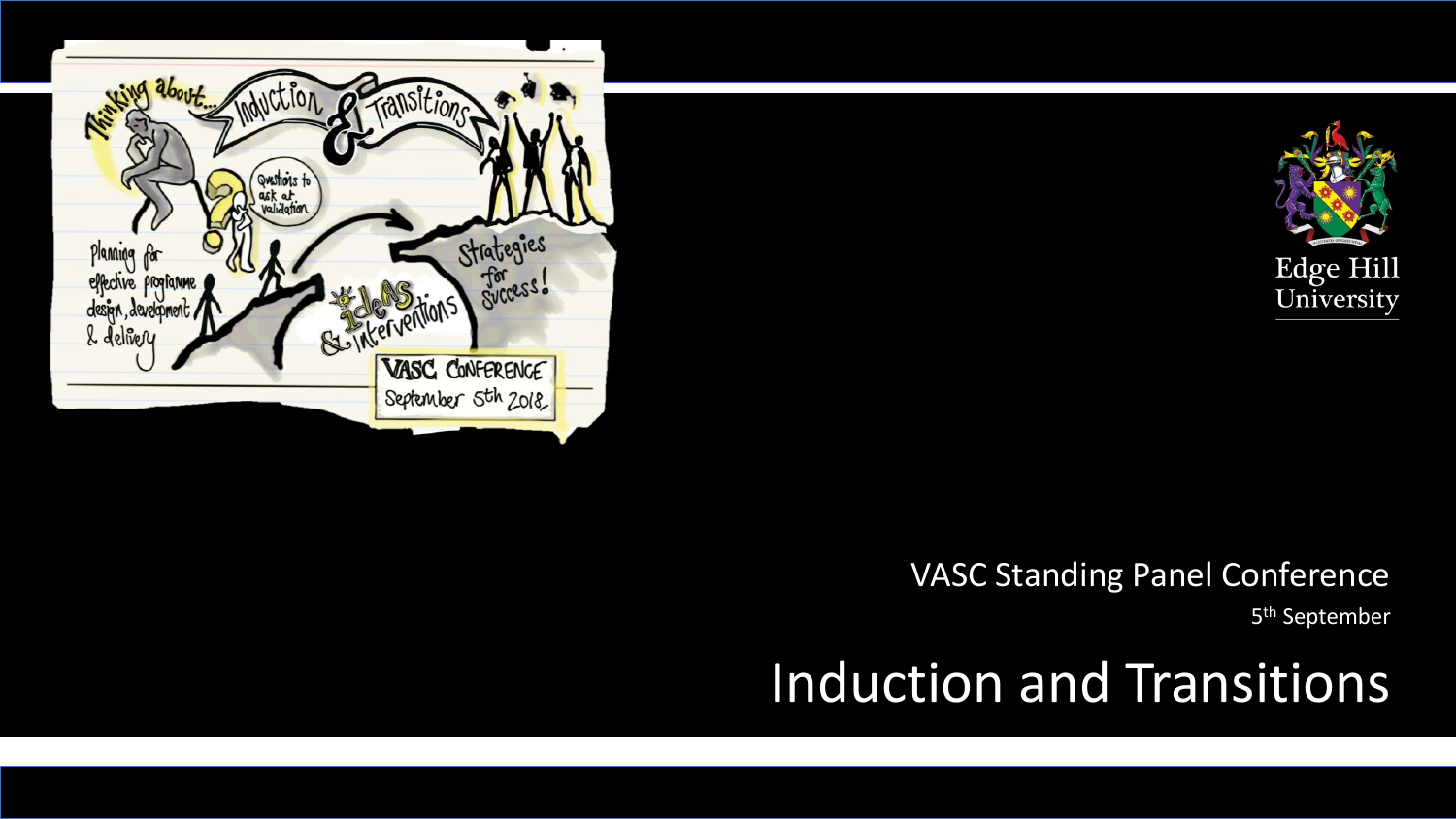### Introduction

Effective induction supports students' transition into higher education and also supports their smooth transition into their specific programme and place of study.

Learners also require support at specific transition points, most notably between years of study where the academic level of learning outcomes increases and more autonomous and independent learning is expected.

Validation panels consider how strategies related to induction and transitions are systematically planned and implemented as part of programme design and delivery.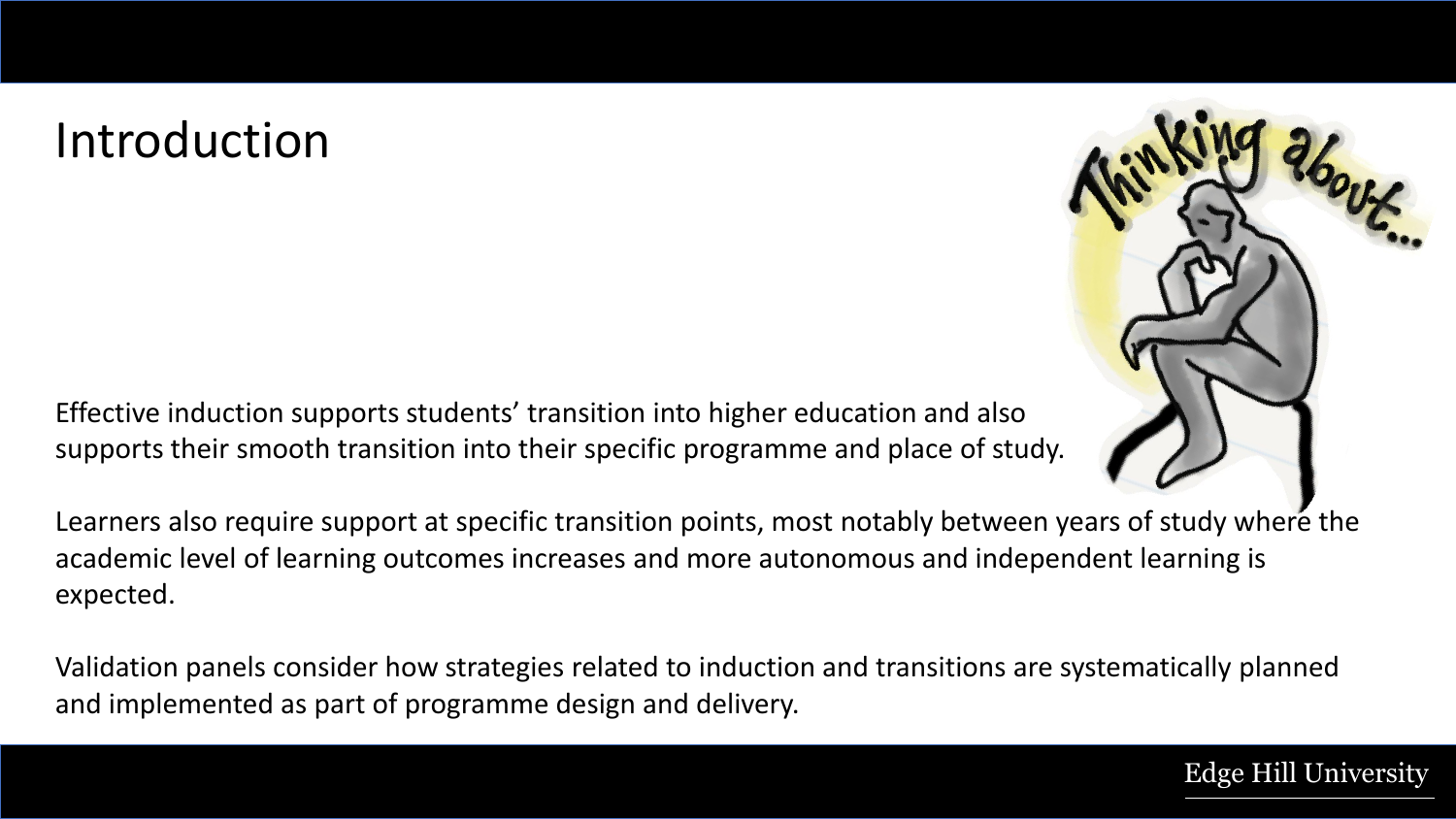### Aims of this workshop

Within the context of your work as a VASC panel member this workshop aims to:

- raise your awareness of Induction and Transitions and specifically within the context of programme design, development and delivery support you to identify key induction and transition points in the 'student journey'
- to support you, within the context of validation, to consider if proposed interventions are appropriate, will supports students' transition into higher education, and facilitate autonomous and independent learning
- help you to be confident to ask questions of proposing teams to ensure interventions relating to Induction and Transitions have been carefully considered, and to make sure the implementation of strategies have been systematically planned, and are integral to the programme design and delivery.

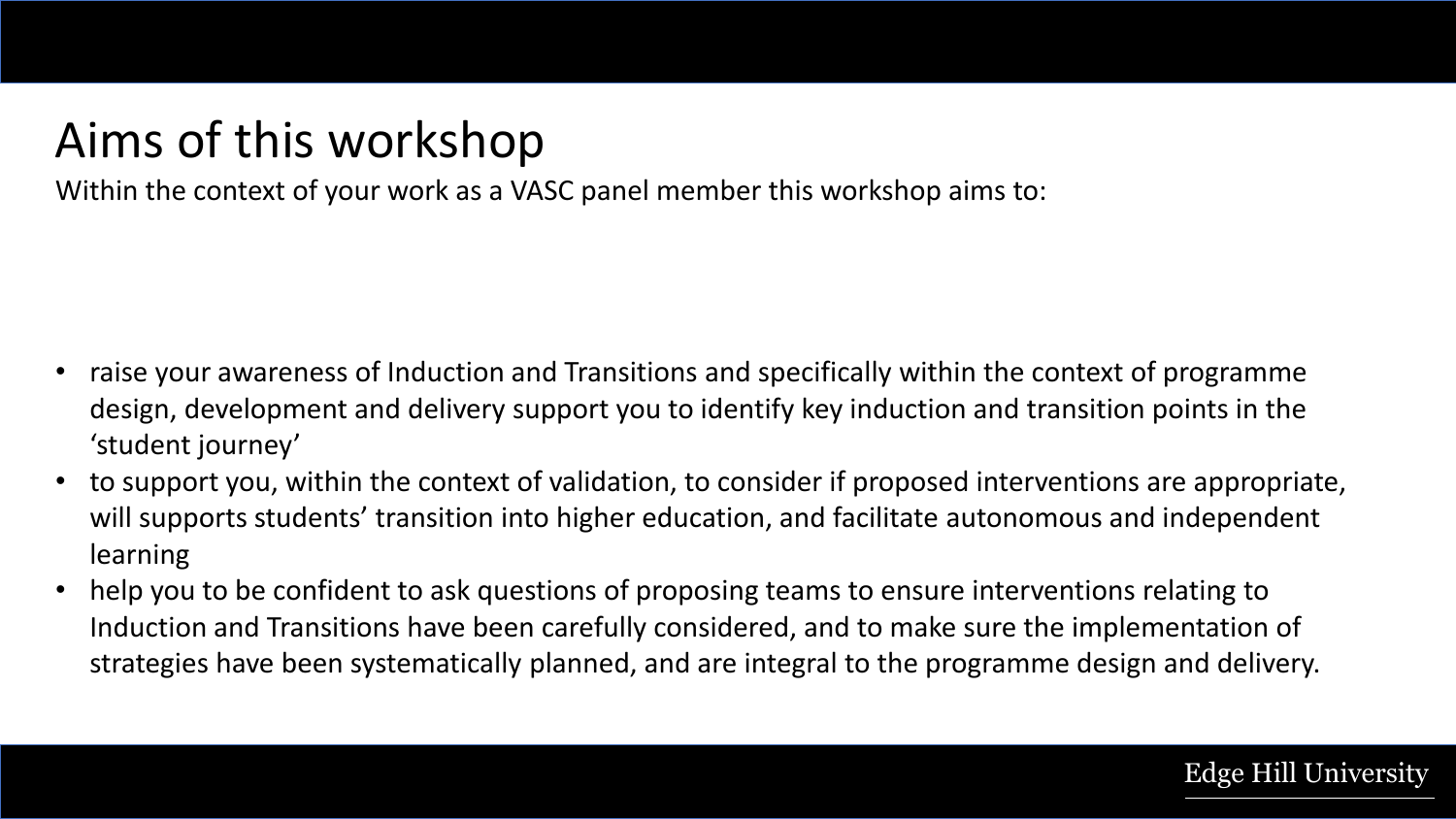Workshop Justi ioas to validation  $W$ o

| <b>Workshop</b><br>Activity | 1. Consider key induction and transition points in the student journey<br>Explore potential strategies and interventions within the context of<br>$-12.$ |
|-----------------------------|----------------------------------------------------------------------------------------------------------------------------------------------------------|
|                             | programme design, development and delivery<br>3. As a panel member what questions could you ask?                                                         |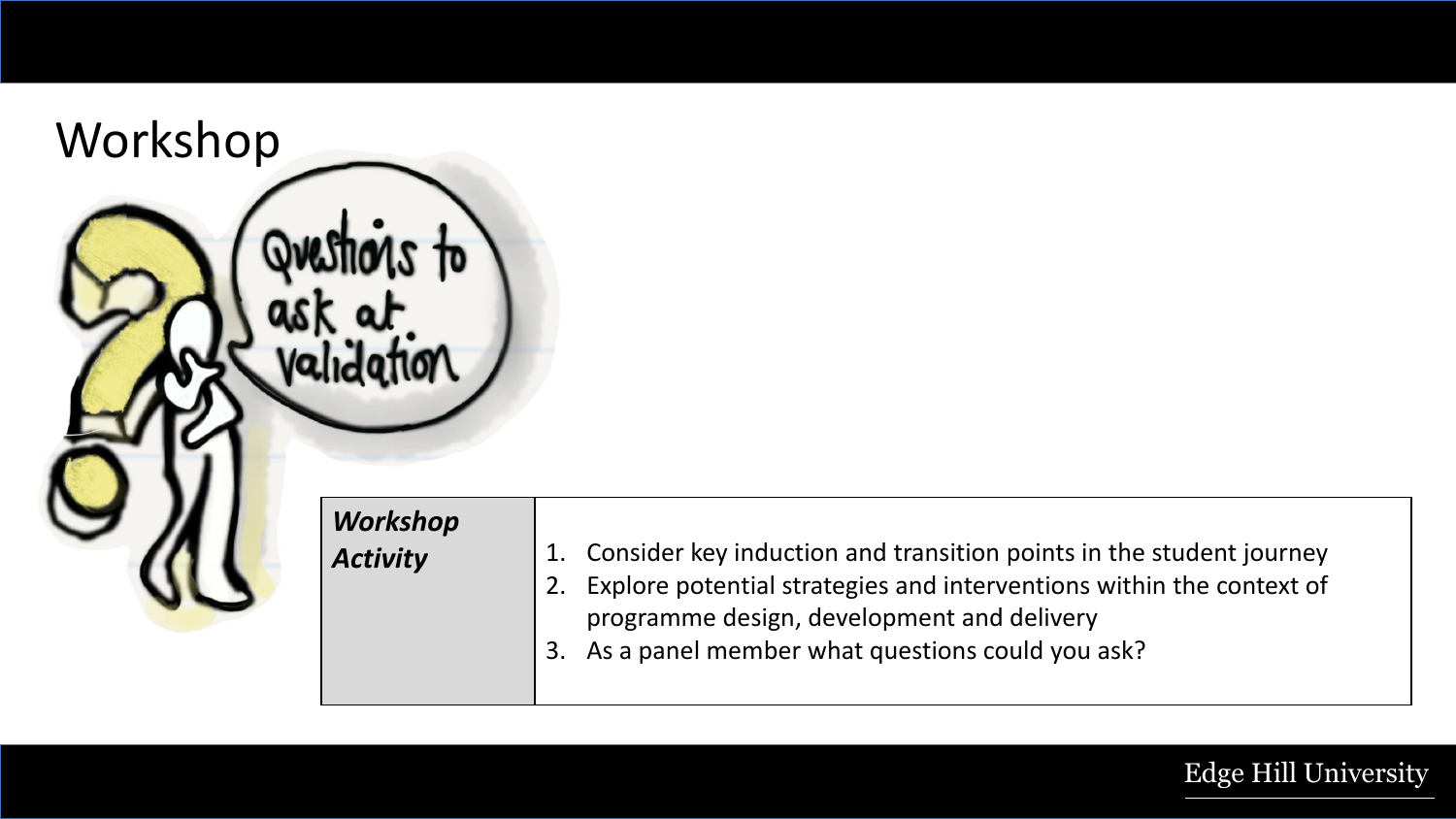### Workshop

| Workshop<br><b>Activity</b> | Please post your groups outcomes as they emerge                 |                     |
|-----------------------------|-----------------------------------------------------------------|---------------------|
|                             | .900<br>ፁላ<br><b>Jatewe</b><br>$\boldsymbol{\mathcal{U}}$<br>V. | Mount <sub>of</sub> |

Idra

hiversity

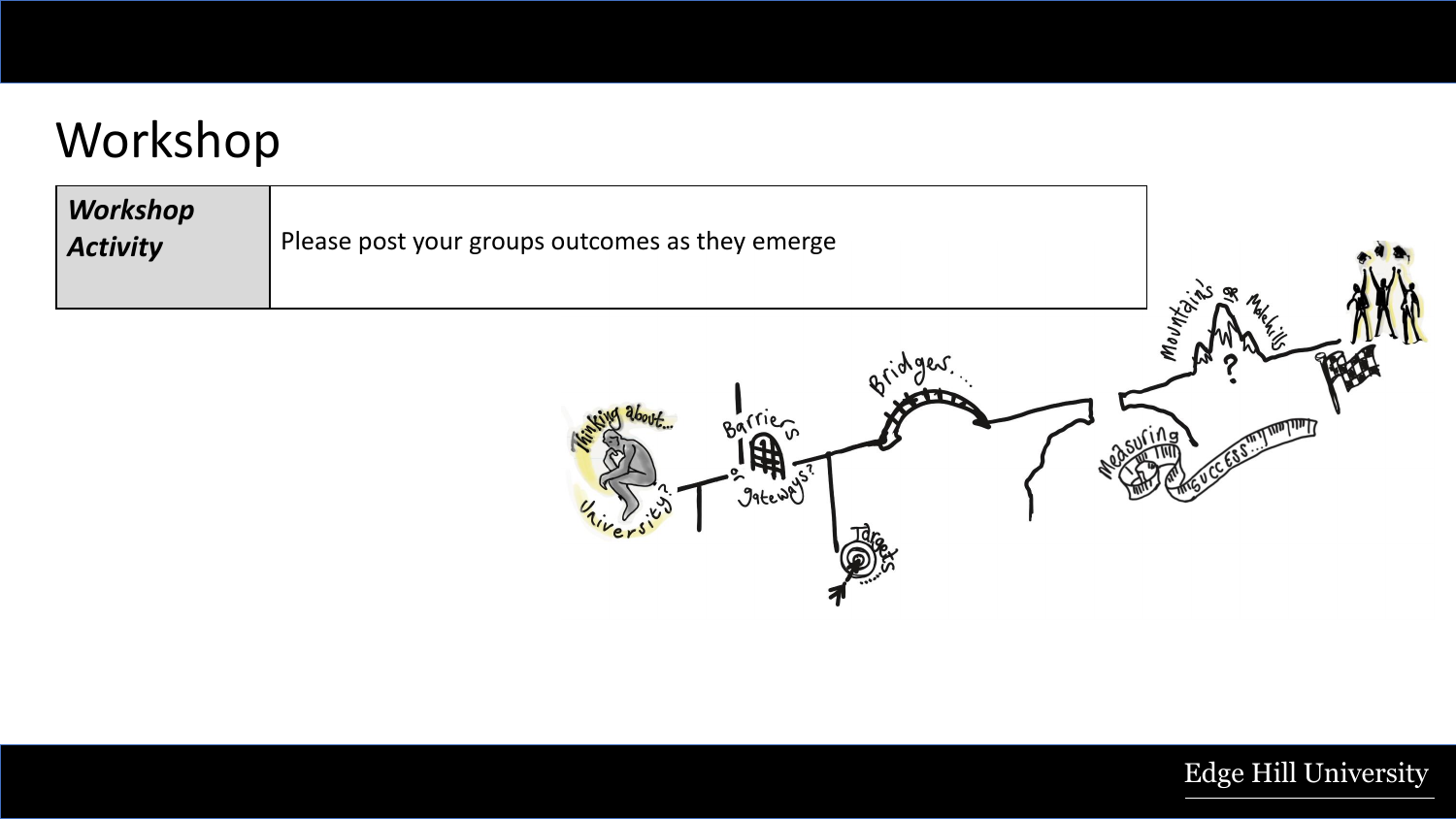| Workshop |                 |                                                                           |
|----------|-----------------|---------------------------------------------------------------------------|
|          | <b>Workshop</b> |                                                                           |
|          | <b>Activity</b> | Consider key induction and transition points in the student journey<br>1. |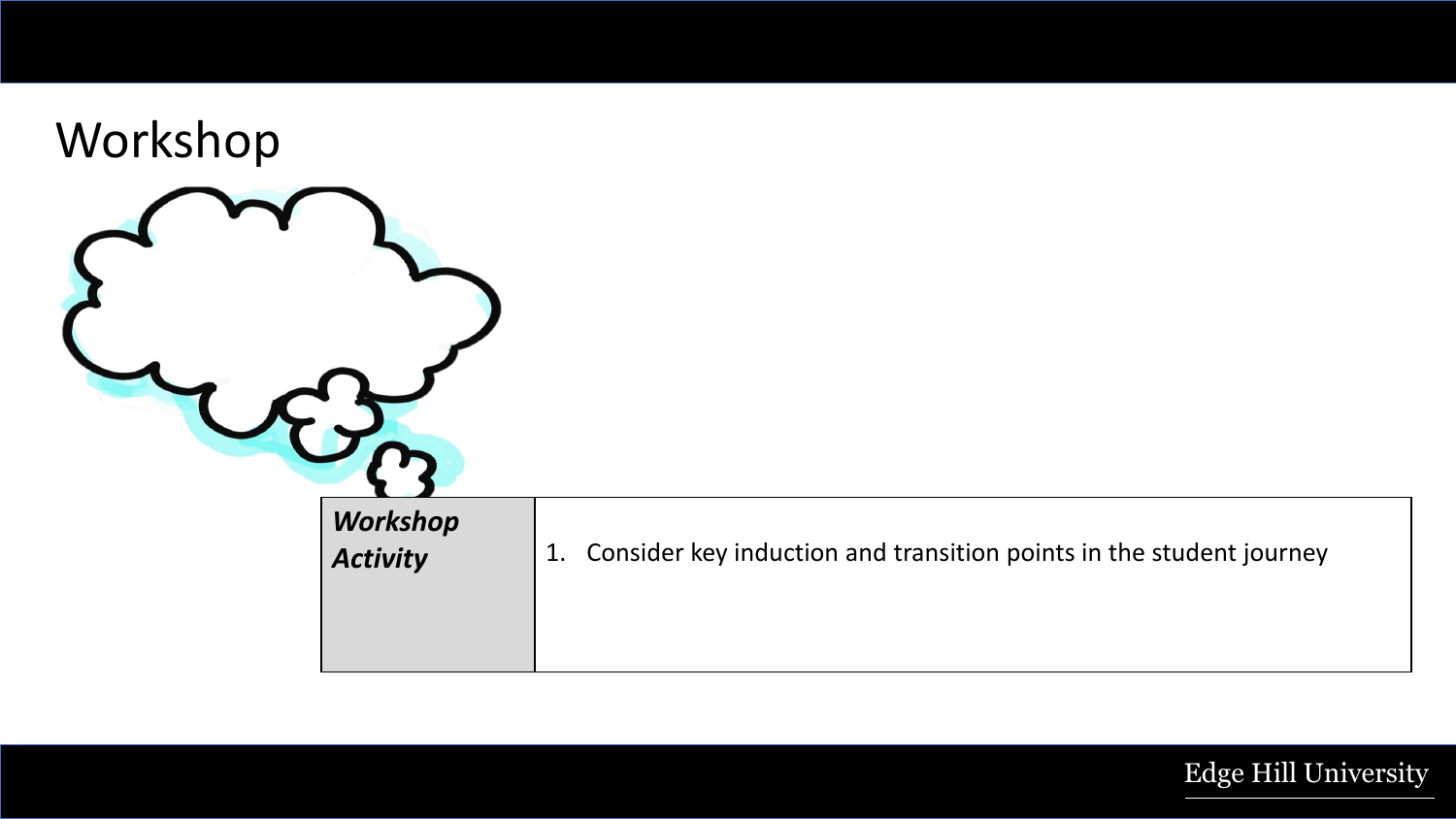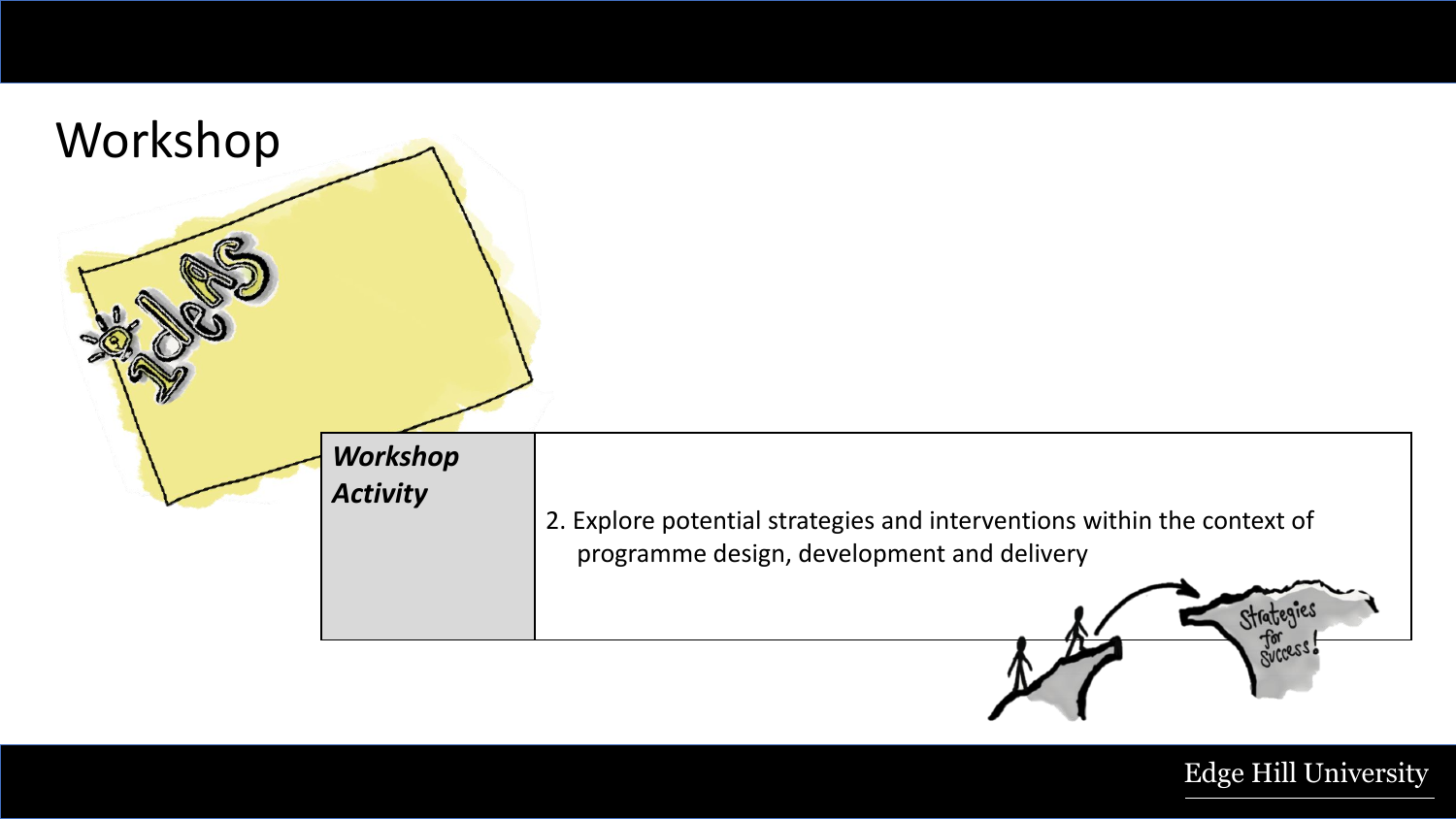# Workshop

| <b>Workshop</b><br><b>Activity</b> |                                                    |
|------------------------------------|----------------------------------------------------|
|                                    | 3. As a panel member what questions could you ask? |